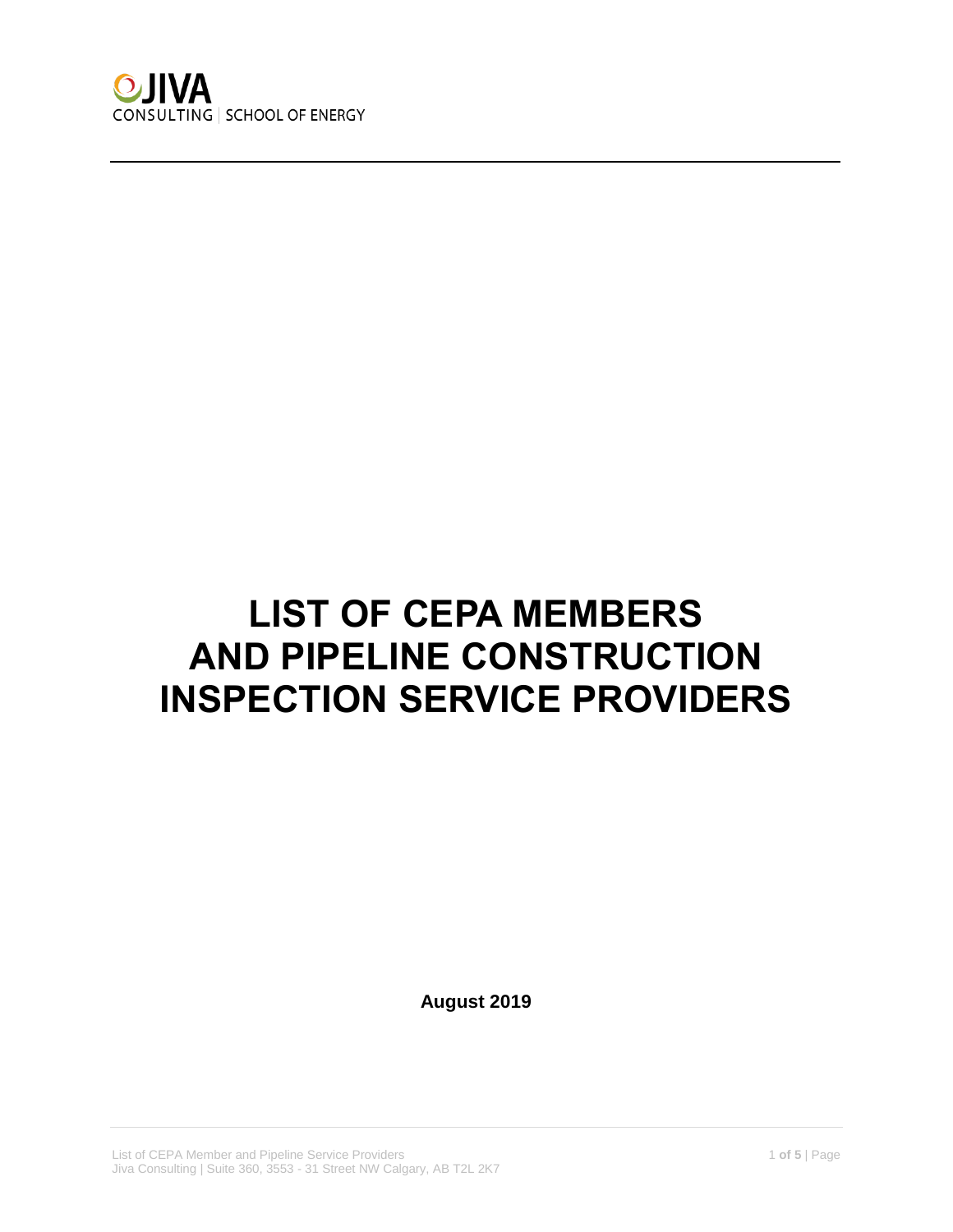## **1. Introduction**

The following document presents a compiled list of Canadian Energy Pipeline Association (CEPA) members and construction inspection service providers in the pipeline industry. The listed companies may or may not hire pipeline construction inspectors and could be involved in projects outside of Canada.

## **2. List of CEPA Members**

| <b>Company name</b>                   | Website                                                  | <b>Headquarters</b><br>(City) |
|---------------------------------------|----------------------------------------------------------|-------------------------------|
| Alliance Pipeline<br>Ltd.             | http://www.alliancepipeline.com/Pages/default.aspx       | Calgary, AB                   |
| <b>ATCO Pipelines</b>                 | https://www.atco.com/en-ca/for-business/natural-gas.html | Calgary, AB                   |
| Enbridge<br>Pipelines Inc.            | https://www.enbridge.com/                                | Calgary, AB                   |
| Interpipeline Ltd.                    | http://www.interpipeline.com/                            | Calgary, AB                   |
| Pembina<br>Pipeline<br>Corporation    | http://www.pembina.com/                                  | Calgary, AB                   |
| <b>Plains Midstream</b><br>Canada ULC | https://www.plainsmidstream.com/                         | Calgary, AB                   |
| <b>TC Energy</b>                      | https://www.tcenergy.com/                                | Calgary, AB                   |
| TransGas<br>Limited                   | http://www.transgas.com/                                 | Regina, SK                    |
| <b>Trans Mountain</b><br>Corporation  | https://www.transmountain.com/                           | Calgary, AB                   |
| Trans-Northern<br>Pipelines Inc.      | https://tnpi.ca/                                         | Calgary, AB                   |
| Wolf Midstream                        | https://www.wolfmidstream.com/                           | Calgary, AB                   |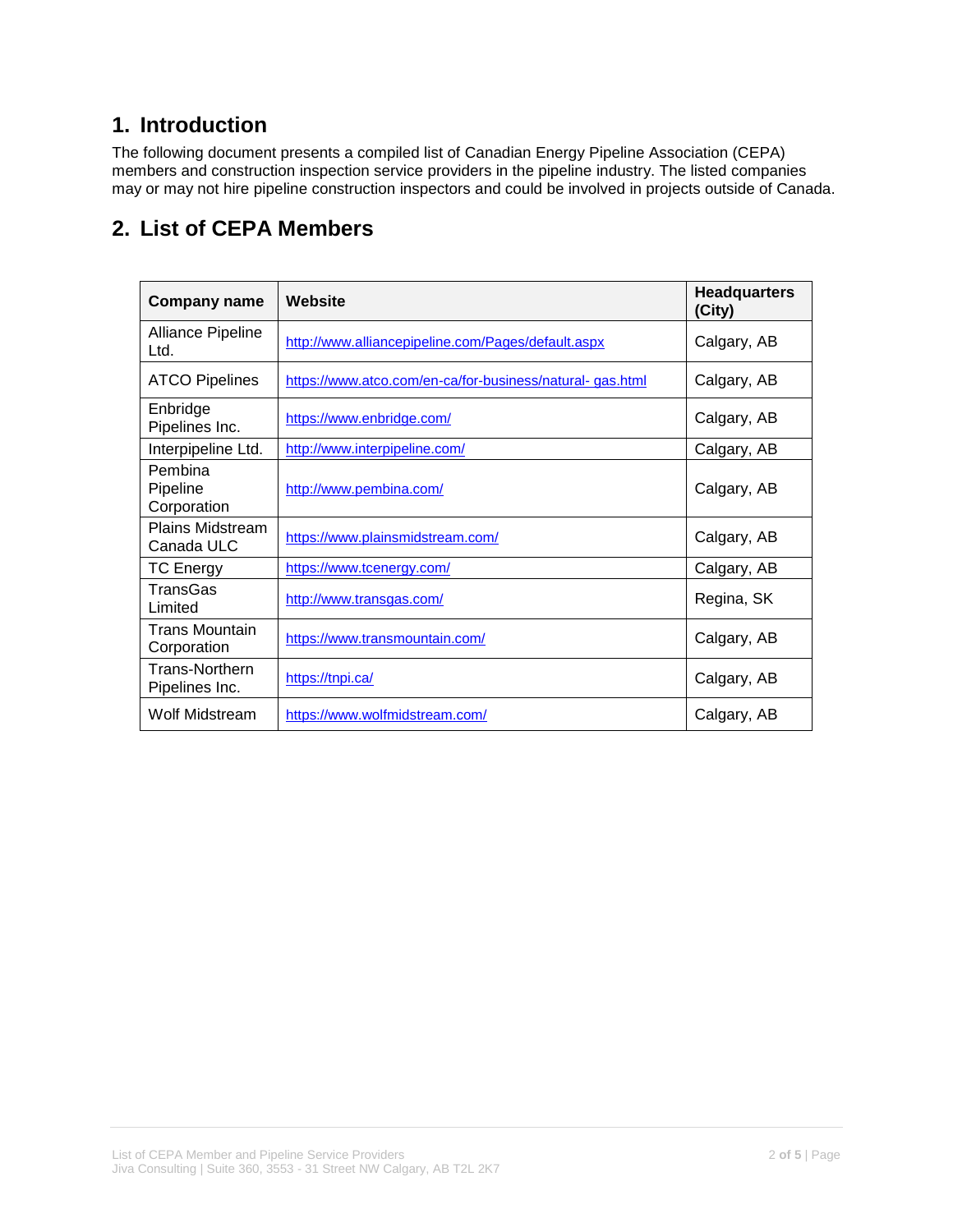| <b>Company name</b>                         | <b>Website</b>                                       | <b>Headquarters</b><br>(City)  |
|---------------------------------------------|------------------------------------------------------|--------------------------------|
| Acuren                                      | www.acuren.com                                       | Edmonton, AB                   |
| AIS NDE                                     | www.aisnde.com                                       | Cambridge, ON                  |
| American Piping<br>Inspection               | www.americanpipinginspection.com                     | Tulsa, OK                      |
| <b>Applied Technical</b><br><b>Services</b> | www.atslab.com                                       | Atlanta, GA                    |
| <b>Audie Price</b><br>Inspection Inc.       | www.audieprice.com                                   | Kingfisher, OK                 |
| <b>Black-Gold</b><br>Projects<br>Inspection | www.black-gold.ca                                    | Rocky<br>Mountain<br>House, AB |
| <b>Canadian Quality</b><br>Inspections Ltd. | www.cqinspections.ca                                 | Winnipeg, MB                   |
| <b>CANIEL</b>                               | www.caneil.ca                                        | Edmonton, AB                   |
| <b>CCI Solutions</b>                        | https://ccisolutions.ca/                             | Cochrane, AB                   |
| CDI Corp.                                   | https://www.cdicorp.com/staffing/pipelineinspection/ | Calgary, AB                    |
| Clear Image<br>Inspection                   | www.clearimageinspection.com                         | Bentley, AB                    |
| Contract<br>Professionals                   | http://www.contractpro.ca/                           | Calgary, AB                    |
| Contract<br>Professionals                   | http://www.contractpro.ca/                           | Calgary, AB                    |
| Dunn Hiebert                                | http://dunnhiebert.com/                              | Fort St. Johns,<br><b>BC</b>   |
| <b>ECE Global</b>                           | www.eceglobal.com                                    | Geneva,<br>Switzerland         |
| <b>Freeport Energy</b><br><b>Services</b>   | www.freeportenergyservices.com                       | Okotoks, AB                    |
| Frontline<br><b>Services</b>                | www.frontline-inspection-services.com                | Greyson, KY                    |
| Inspectrum<br>Testing Inc.                  | https://www.inspectrumtesting.com/                   | Grand Prairie,<br>AB           |
| <b>Integrity Testing</b><br><b>Services</b> | www.integrity-testing.com                            | Edmonton, AB                   |
| Intertek                                    | www.intertek.com                                     | London, UK                     |
| <b>IRISNDT</b>                              | www.irisndt.com/ca                                   | Edmonton, AB                   |
| <b>JSG Professional</b><br><b>Services</b>  | www.jsginc.com                                       | Calgary, TX                    |
| Maxx North<br>America                       | http://www.maxxnorthamerica.com/                     | Edmonton, AB                   |
| <b>MBF</b> Inspection<br>Services Inc.      | www.mbfinspection.com                                | Roswell, N.M.                  |

## **3. List of Construction Inspection Service Providers**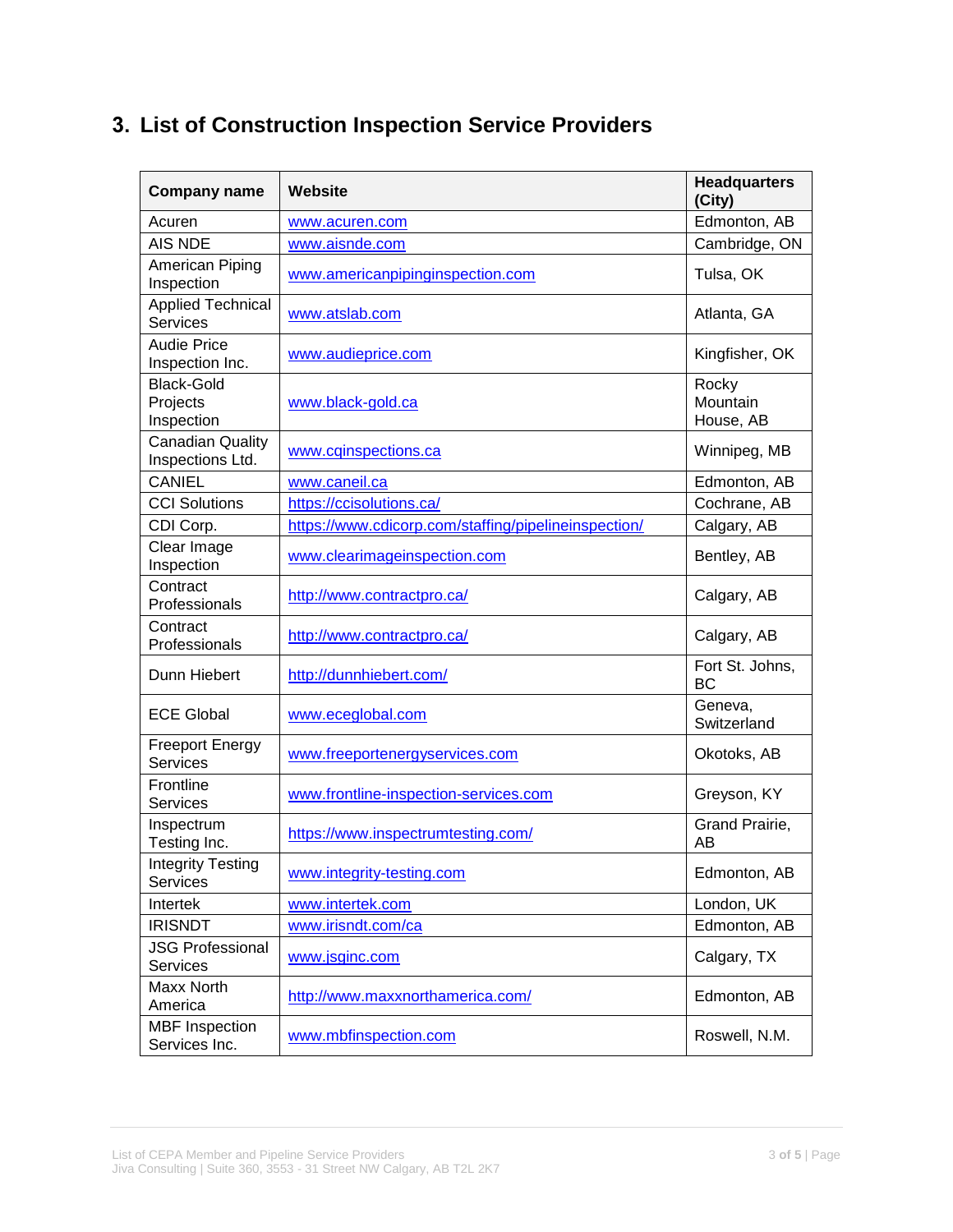| <b>Company name</b>                                 | Website                             | <b>Headquarters</b><br>(City)                                       |
|-----------------------------------------------------|-------------------------------------|---------------------------------------------------------------------|
| <b>McKissack</b><br>Inspection<br><b>Services</b>   | www.mckissackinspectionservices.com | Wash DC,<br>Chicago,<br>Houston,<br>Baltimore, LA,<br><b>Dallas</b> |
| Metalogic<br>Inspection<br>Services Inc.            | www.metalogicinspection.com         | Edmonton, AB                                                        |
| <b>Nortech Quality</b>                              | www.nortechquality.com              | Edmonton, AB                                                        |
| <b>OJ Pipelines</b>                                 | www.ojpipelines.com                 | Nisku, AB                                                           |
| Premium<br>Inspection &<br><b>Testing Group</b>     | www.pitinc.com                      | Los Angeles,<br>lowa, MO                                            |
| Pro Inspection<br>Ltd.                              | www.proinspectionltd.com            | Edmonton, AB                                                        |
| Pro ISS                                             | https://proiss.com/                 | Odessa, TX                                                          |
| <b>Probe Corosion</b><br><b>Services</b>            | www.probecorrosion.com              | Fort St John,<br>BC                                                 |
| Pure<br>Technologies                                | www.puretechltd.com                 | Calgary,<br>Edmonton, AB                                            |
| Quinn<br>Contracting                                | www.quinncontracting.ca             | Blackfalds,<br>Lloydminster,<br>Rocky Mtn<br>House, AB              |
| RAE Eng and<br>Inspection                           | www.raeengineering.ca               | Calgary,<br>Edmonton,<br>Grand Prarie,<br>Red Deer, AB              |
| <b>Resdin Industries</b>                            | www.resdin.com                      | Calgary, AB                                                         |
| SGS                                                 | www.sgs.ca                          | Mississauga,<br>ON                                                  |
| Shawcor                                             | www.shawcor.com/api-inspectors      | Toronto, ON                                                         |
| Spectrum NDT                                        | http://www.spectrumndt.com/         | Calgary, AB                                                         |
| Stanley<br>Inspection                               | www.stanleyinspection.com           | Calgary,<br>Edmonton,<br>Tulsa, Houston                             |
| Streamline<br>Inspection Ltd.                       | www.streamlineinspection.com        | Calgary, Red<br>Deer, Fort Sask                                     |
| <b>T&amp;T</b> Inspections<br>& Engineering<br>Ltd. | www.hyduke.com                      | Nisku, AB                                                           |
| <b>TechnipFMC</b>                                   | www.technipfmc.com                  | Paris, London,<br>Houston                                           |
| <b>TES Engineering</b>                              | www.tesengineering.com              | Cleveland,<br>Ohio                                                  |
| <b>TesTex</b>                                       | www.testex-ndt.com                  | Pittsburgh,<br>Pennsylvania                                         |